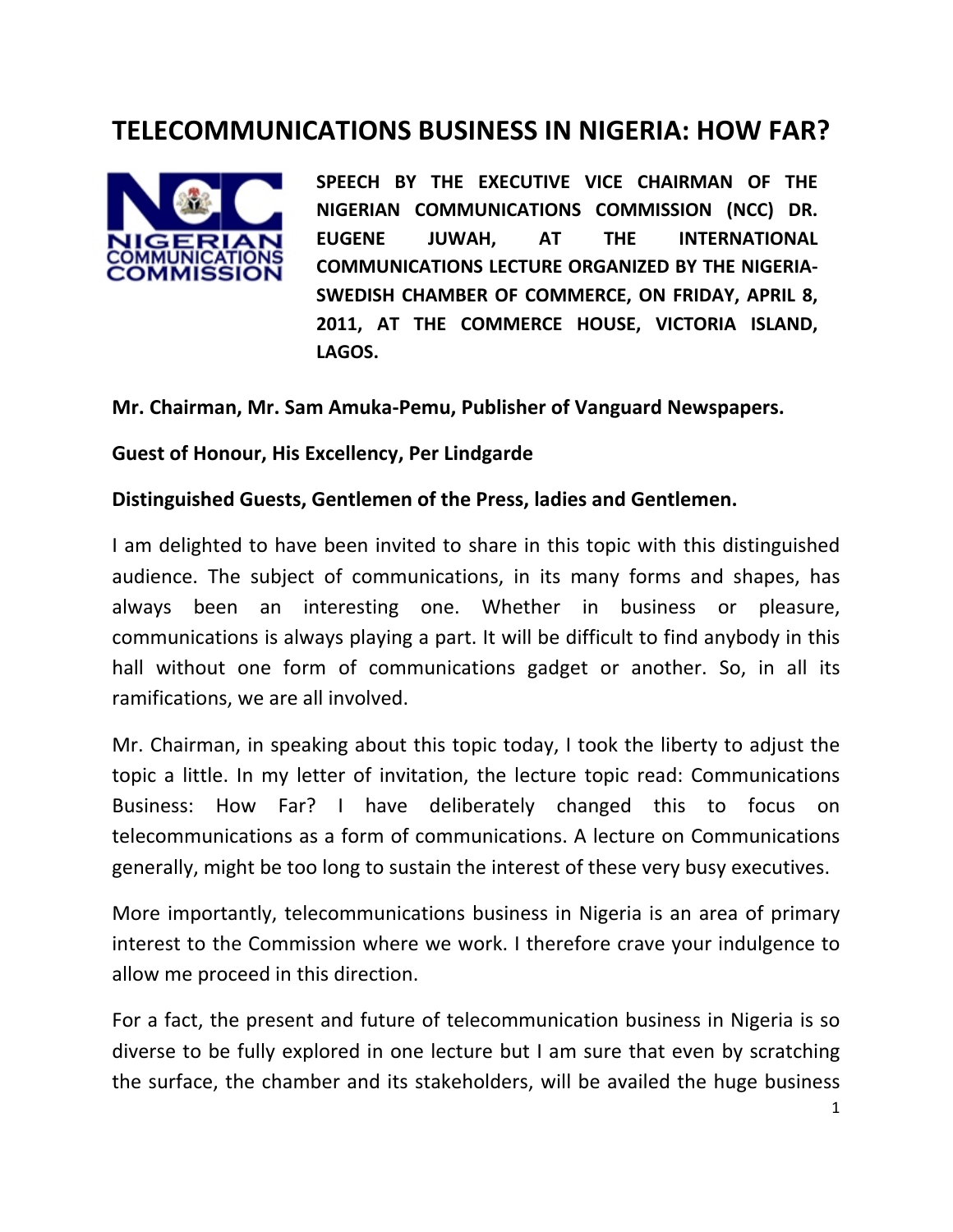relationships and investment opportunities that are available in the different segments of the Nigerian telecommunications sector.

#### **HISTORICAL PREAMBLES**

Let me go back in time a little because I think it may be appropriate to summarize the historical evolution of the Nigerian telecommunications industry to be able to situate the dimensions of its growth. Again, I have simply looked at this from two perspectives.

The first phase in this evolution was the period covering over 100 years, from the colonial era through our political independence in 1960, to the year 2000. From 1886 when the first telegraphic submarine cable was laid by the British firm, Cable & Wireless Ltd to independence in 1960, Nigeria had 18,724 fixed telephone lines. Between 1960 and year 2000, the active subscriber base grew to 400,000 fixed lines for the then estimated 120 million of population. This long period was characterized by several restrictions to the sector, and particularly by monopolistic approach to telecommunications businesses as was globally dictated then. Although liberalization began to manifest in the early 80s, the 90s, was still not as eventful.

The most eventful period is the second phase of this historical evolution of the Nigerian telecommunications sector between 2000 and 2011. The underlining factors that pushed this phase up the ladder of history include a strong desire on the part of a democratic government to liberalize the sector, and the subsequent enthronement of a strong independent regulatory regime sustained by professionals with clear vision and purpose about global trends in telecommunications evolution and its business potentials, and how to translate them for services delivery within our geographical entity.

It is noted here that although the deregulation of the sector began in 1993 when the establishment of the Nigerian Communications Commission as prescribed by Decree 75 of 1992 came into effect, some segments of the market were still restricted to the monopoly incumbent operator until the operator came under the oversight of the telecom regulator in 2001 when it was formally licensed as an operator.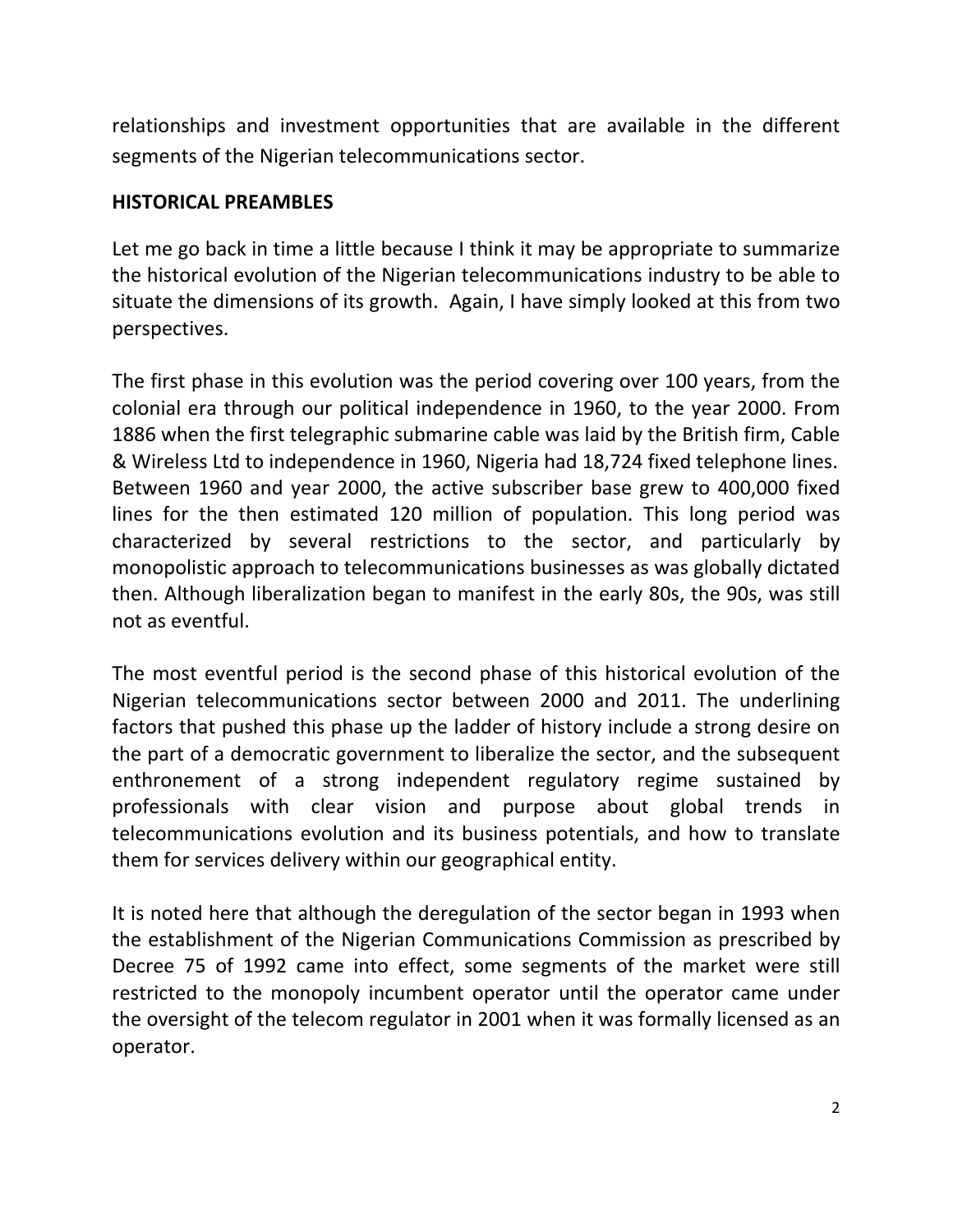#### **THE REVOLUTIONARY YEARS**

The decade from 2000 till date, have been described as Nigeria's telecommunication revolution, given the quantum of growth in the diverse fields of telecommunications services delivery, and regulatory advancements. At the beginning of that decade, the new democratic government encouraged the evolution of a more focused National Telecommunications Policy, in which the private sector played very significant roles in its articulation. This policy enabled the telecom regulator to reinvigorate the regulatory framework in a way that boosted the confidence of investors.

The result was that the competition which ensued as the outcome of the major auctioning of digital mobile licenses in Nigeria in 2001, spurred many activities in the sector. Stories were told about some companies targeting about 200,000 lines per annum, ended up with up to Five Million subscribers. Companies who were capable of rolling out basic services, attracted millions of Nigerians who had hitherto been starved of basic telecommunications services for several years. With the telecom operators rolling out services in an environment where individuals and corporate organizations have been yearning for services, resulted in the revolution as the nation's active subscription and teledensity rose dramatically. With only about 400,000 lines in 2001, with a dismal 0.4 teledensity, the number of active lines by end of January 2011 stood at 89.8 Million lines, resulting in an impressive teledensity of 64.16.

## **ECONOMIC IMPACTS OF TELECOM GROWTH**

In terms of growth, Nigeria is ranked the largest and fastest growing telecom market in Africa and among the ten fastest telecom growth markets in the world, an indication of its robustness to return on investments. From a private sector investment of about US\$50 Million in 1999 when the current democratic regime came in place, the telecom industry in Nigeria has by end of 2009, attracted more than US\$18 Billion in private sector investments, including Direct Foreign Investment. More than N300 Billion has been contributed to the coffers of the federal Government through Frequency Spectrum sales, enabling government to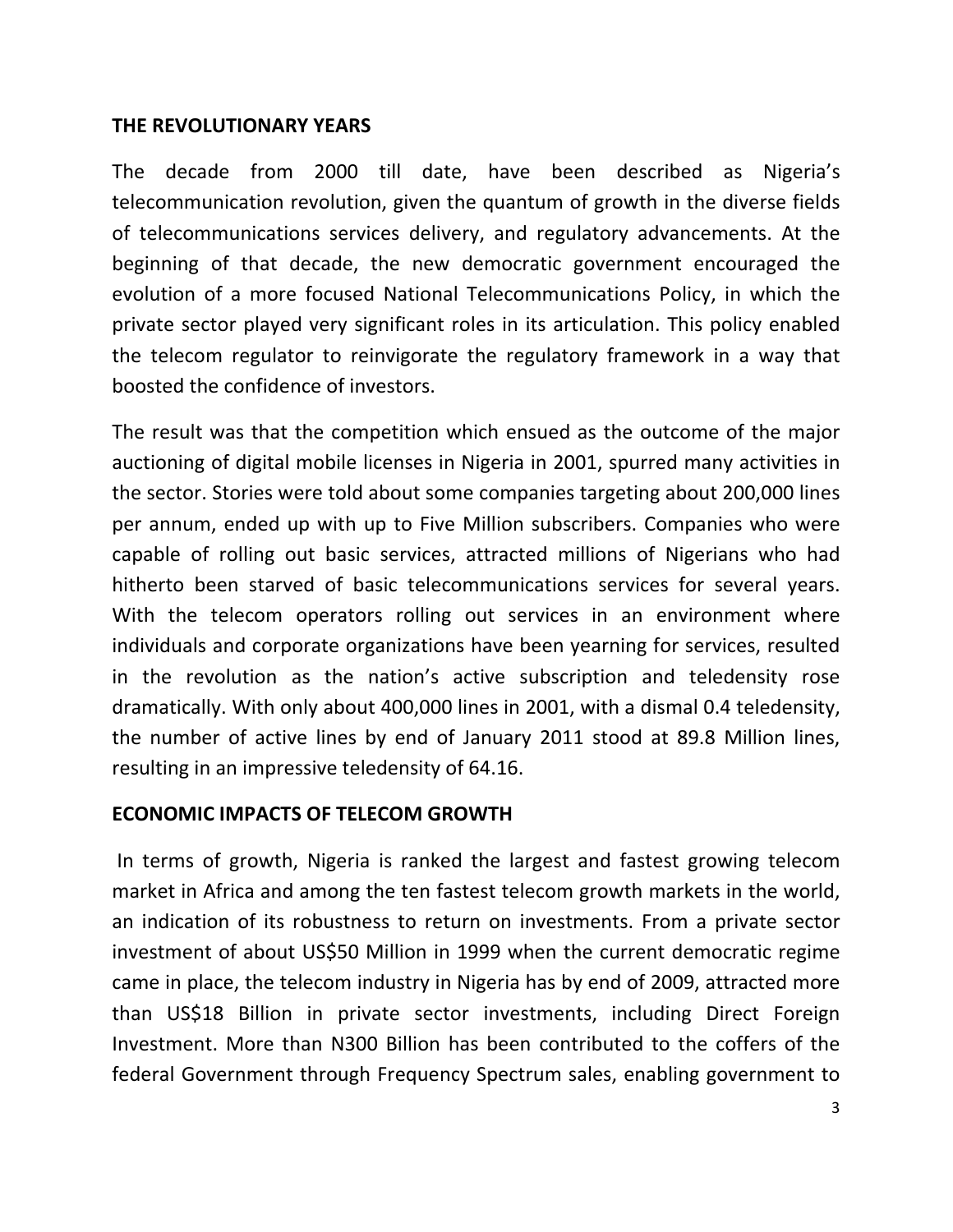plough back revenues earned from the sector for provision of development infrastructure at the various levels of government.

The impact of this on the economic growth has become impressive. Telecommunications sector now contributes significantly to the Gross Domestic Product, GDP, which was hithereto dominated by the oil and sector. The percentage share of GDP from the sector rose from 0.06 in 1999 to 3.66 by end of 2009. According to estimates by Pyramid Research in a 2010 report, the annual revenue from mobile services represents between 2% and 7% of African countries' Nominal GDP; in Nigeria this ratio is close to 4%. It may be important to add that the recent global economic meltdown did not substantially affect the uptake of mobile services by the Nigerian subscribes as the monthly growth rate of active subscription averaged at about 1.2 million over a long period and has continued thereafter.

The growth in the telecommunications sector has had significant impact in the other sectors of the economy. The financial sector is perhaps, the one whose activities have been deepened much more by telecommunications, than any other activity in recent times. In commercial banking services, the quantum of transactions catalyzed by telecommunications services may yet be captured and it is doubtful if any bank in Nigeria is not a major beneficiary. In the improvement of investment portfolio, the financial sector has done tremendously well as most banks are involved on one loan syndication or another. The recent one being syndication of US\$650 Million by eight Nigerian banks, for the mobile operator, Etisalat. This just took place last month, March 2011.

In facilitating banking transactional services, the telecommunications industry has provided the bedrock for the finance industry. Electronic banking facilities such as ATM services, online financial transactions, international credit and debit card facilities, airline ticketing and reservations, are some of the numerous ways that telecommunications industry has aided the growth, sophistication, security and quick transactions in the Nigerian financial sector.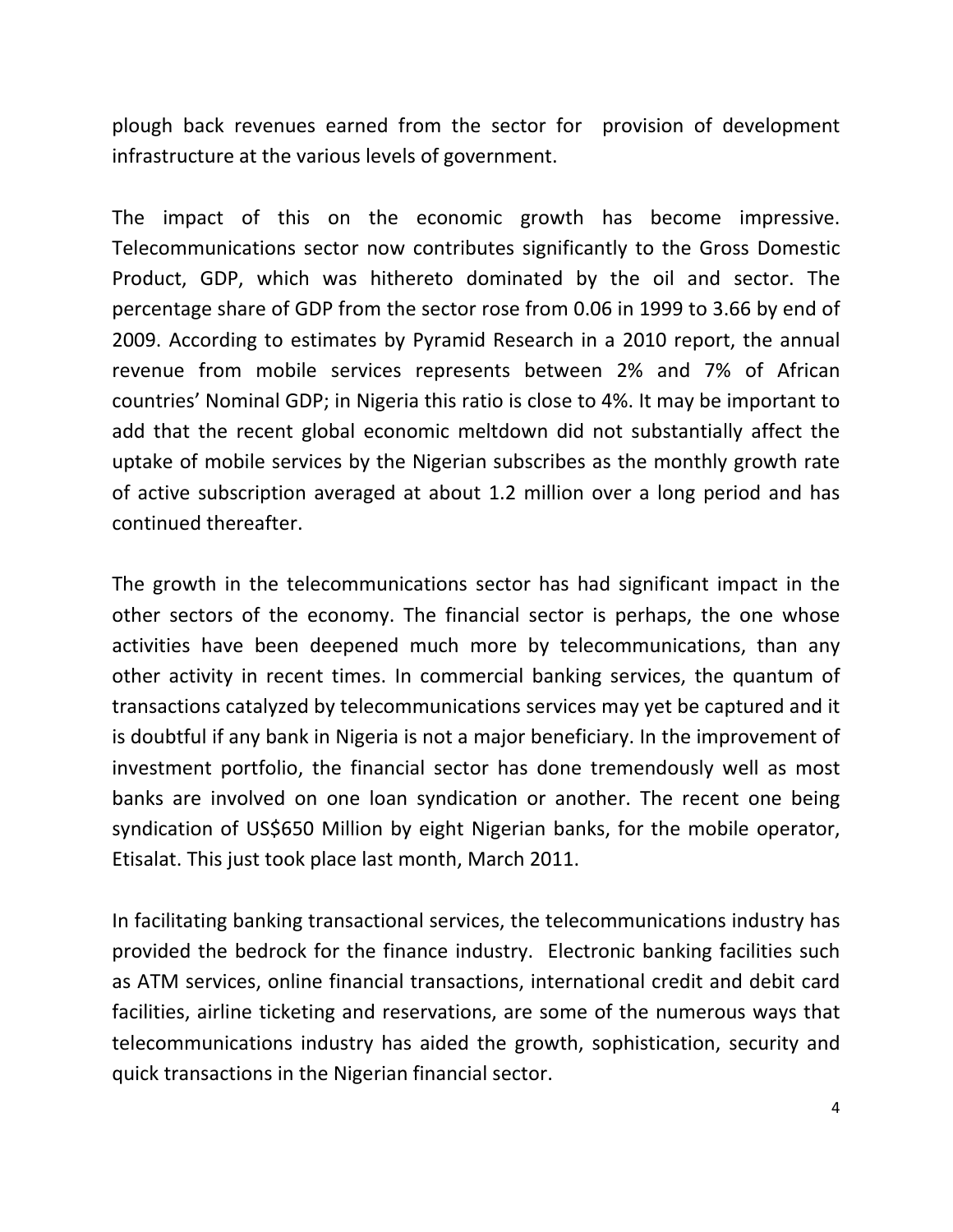Mr. Chairman, there is reason to believe that the telecommunications industry in Nigeria and its accelerated growth in the last few years has impacted very positively on the media industry. The volume of advertisements, and media related business activities traded off on account of telecommunications services and products, may not be easily quantified but the strong indications are there to be seen.

Economists also may have been trying to quantify the volume of employments brought about by the telecommunications industry as many skilled and less skilled Nigerians have found succour on direct and indirect employments opened up by the telecommunications industry.

The reason for going through the impact of telecommunications in Nigeria is to give an insight into the huge potentials that still exist in the sector. This is also to buttress the fact that as the sector continues to grow, so will some of the positive impacts mentioned above.

# **STRUCTURED GROWTH IN REGULATORY TRENDS**

There is a danger that the excitement of the telecom revolution recorded in Nigeria may become deceptive to many stakeholders who may come under the illusion that the Nigerian telecom industry is on auto pilot where the telecom regulator should just fold hands and watch things happen. The contrary is the case. There is actually a need for more vigilance as competition matures.

This is why the Commission has continued to restructure to lay emphasis on areas of challenges to growth. In our recent restructuring as an institution, we beefed up the newly created monitoring and enforcement unit of the Commission to make it more equipped to monitor and ensure compliance.

In line with this, we have given more emphasis to the issue of Quality of Service, QoS. We set up a taskforce, finalized on the draft regulation and key performance indicators that will make the operators fully accountable on such issues, and has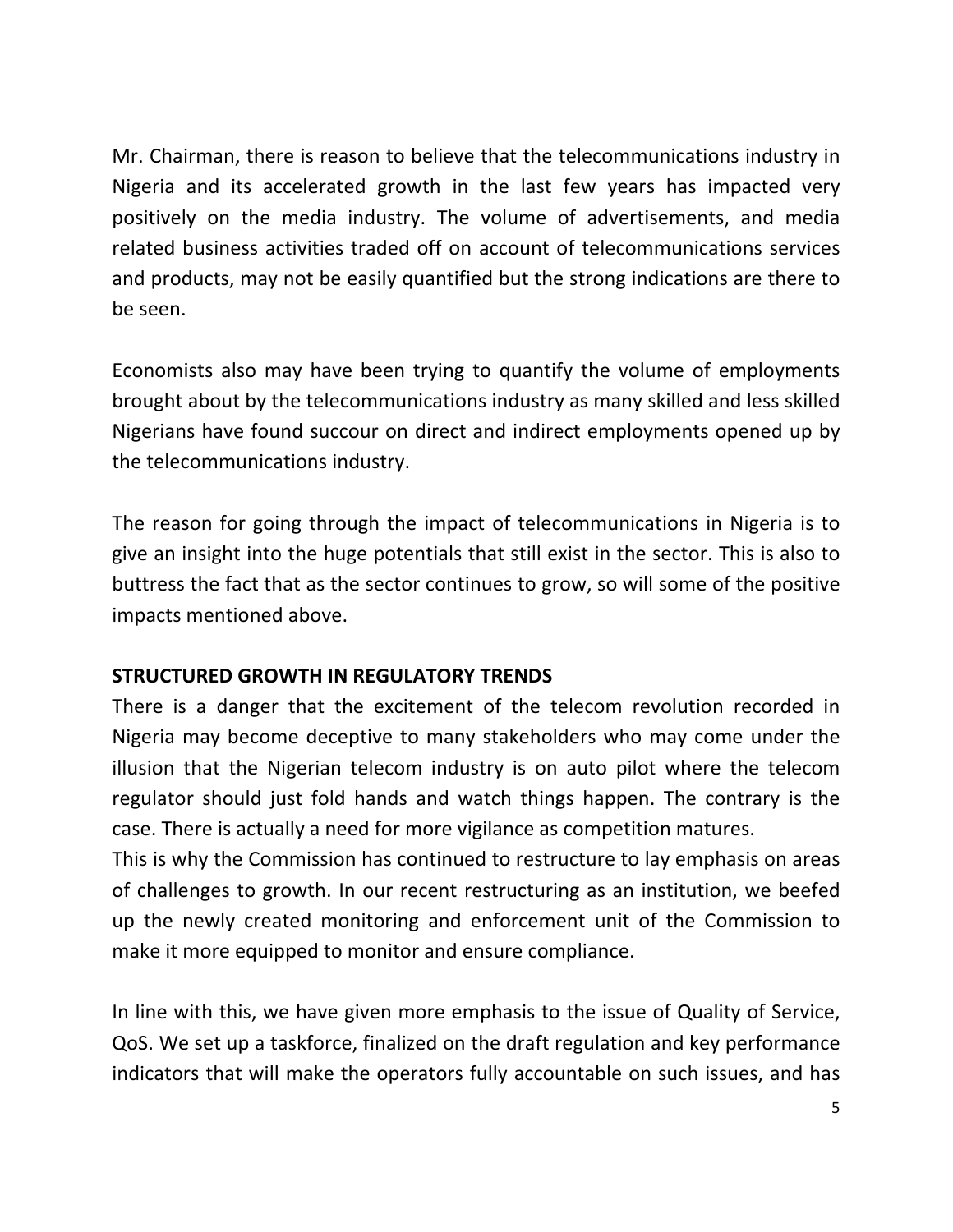put our monitoring and enforcement unit ready to tackle this seemingly intractable problem. Part of the solution to this is the need for massive investment that is still needed to sustain the level of growth.

Recently, we flagged‐off the nationwide registration of existing SIM Cards in the network. We consider this as a very important aspect of managing a structured growth as it will provide the regulator with definite and reliable statistics about the subscribers on the network. It will enable security agencies to effectively fight crimes associated with the use of mobile phone services and will even assist the regulator in the introduction of news services and solutions such as Number Portability. It will assist other agencies of government who need very reliable statistics as well as the operators that need to predict the preferences of their diverse customers.

There was an interesting article in ThisDay Newspaper of March 31, 2011, in which a report by Business Monitor International, BMI, predicted that the ongoing SIM registration will slow down the growth in the industry. The danger in such predictions is that the right indices may not have been used. The fact of indiscriminate purchase of SIM Cards without proper identification of owners, does not constitute proper growth and cannot be relied upon to make accurate predictions. The average operator is interested much more on Average Revenue Per User, arpu. A network with 10 Million subscribers with arpu of N2,000 per month, will do far better than one with 11 Million with N1,000 arpu. The growth of the industry is not dependent on active subscription alone. More fundamental factors should be considered before arriving at such predictions. Even if SIM registration results in less number of active subscription in the network, it is uncertain that this will amount to slow growth in the telecom industry. Therefore, we do not share in the predictions of that report.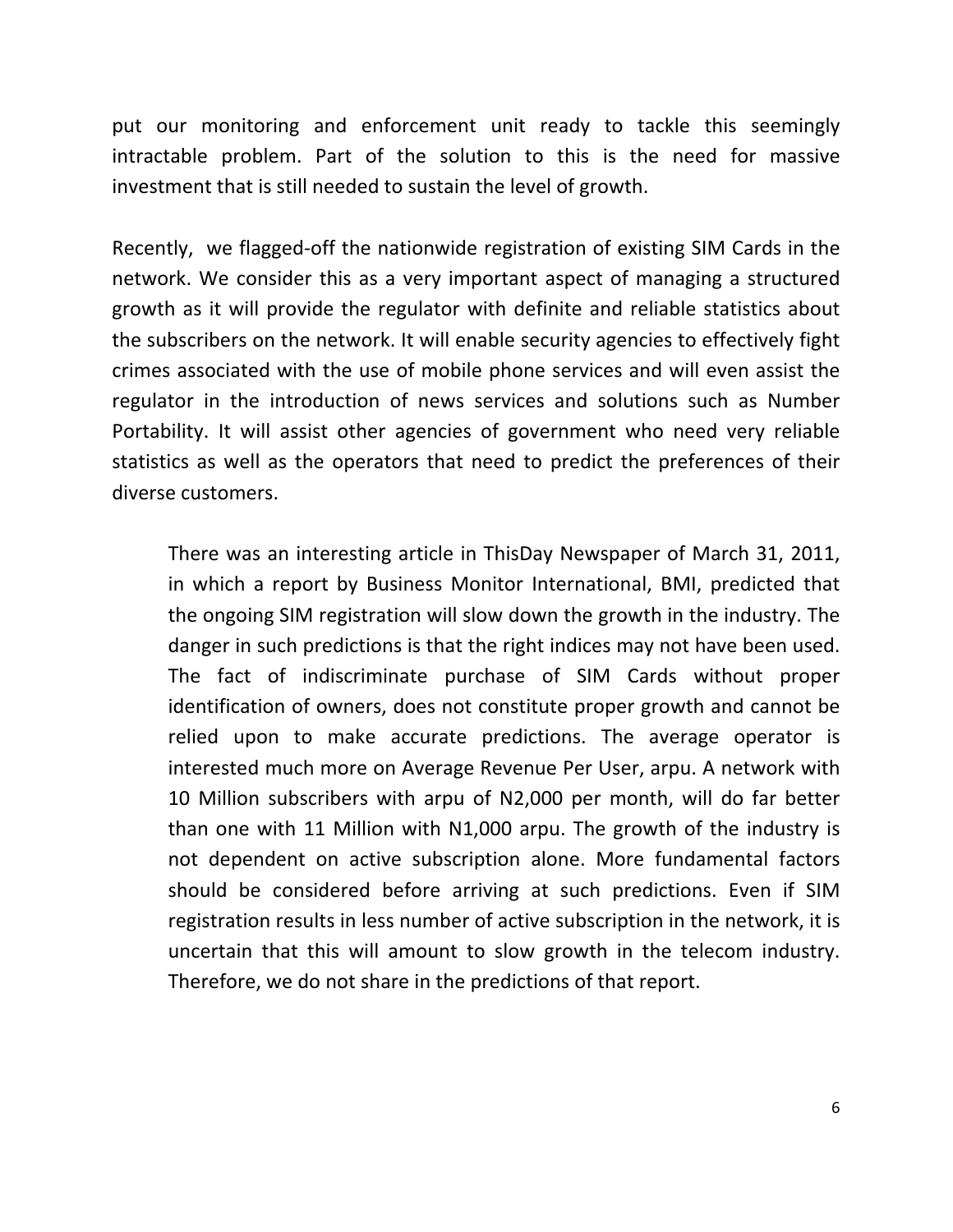This type of report really challenges us to embark on more structured approach to managing the regulatory environment as it will provide you with actual and predictable indices of growth in many ramifications.

# **PROGRESS AND PROSPECTS**

It is evident that the Commission has laid emphasis on teledensity growth in the past. After years of dearth of basic services, it was the most logical step to take. The continued huge demand without a matching infrastructure investment, has had negative impact on the quality of service. Fundamental steps have to be taken to redress this seemingly intractable problems and the Commission is making efforts to tackle it, including the institution of Key Performance Indicators, monitoring capabilities, and enforceable regulations. Improved quality of service would enable the optimization of the various mobile networks for the benefits of the subscribers and enhancement of the national networks potentials.

There is also a compelling need for a paradigm shift in our pursuit of teledensity. Having achieved huge rise in active subscription, and respectable teledensity, the nation's inadequate, if not nonexistent fixed line infrastructure, needs to be addressed for the future sustenance of the growth of telecommunications in Nigeria.

From our analysis, we see an appreciable penetration of mobile voice services to our many homes and businesses. We believe that there is need to compliment these with basic fixed line access with its numerous advantages. This will improve availability at lower costs. This why we have given clear indication of our desire to bring fixed lines back to homes, schools, offices, and businesses through massive deployment of broadband infrastructure to be facilitated by the Commission.

The prospects in achieving this, lie in our plan to deploy fibre rings across the nation to cascade broadband and ICT infrastructure. You may be aware of some projects directed towards achieving these such as Universal Service Provision Fund Secretariat, the Wire Nigeria Project, WIN, and the State Accelerated Broadband Initiative, SABI. While all these projects are currently undergoing some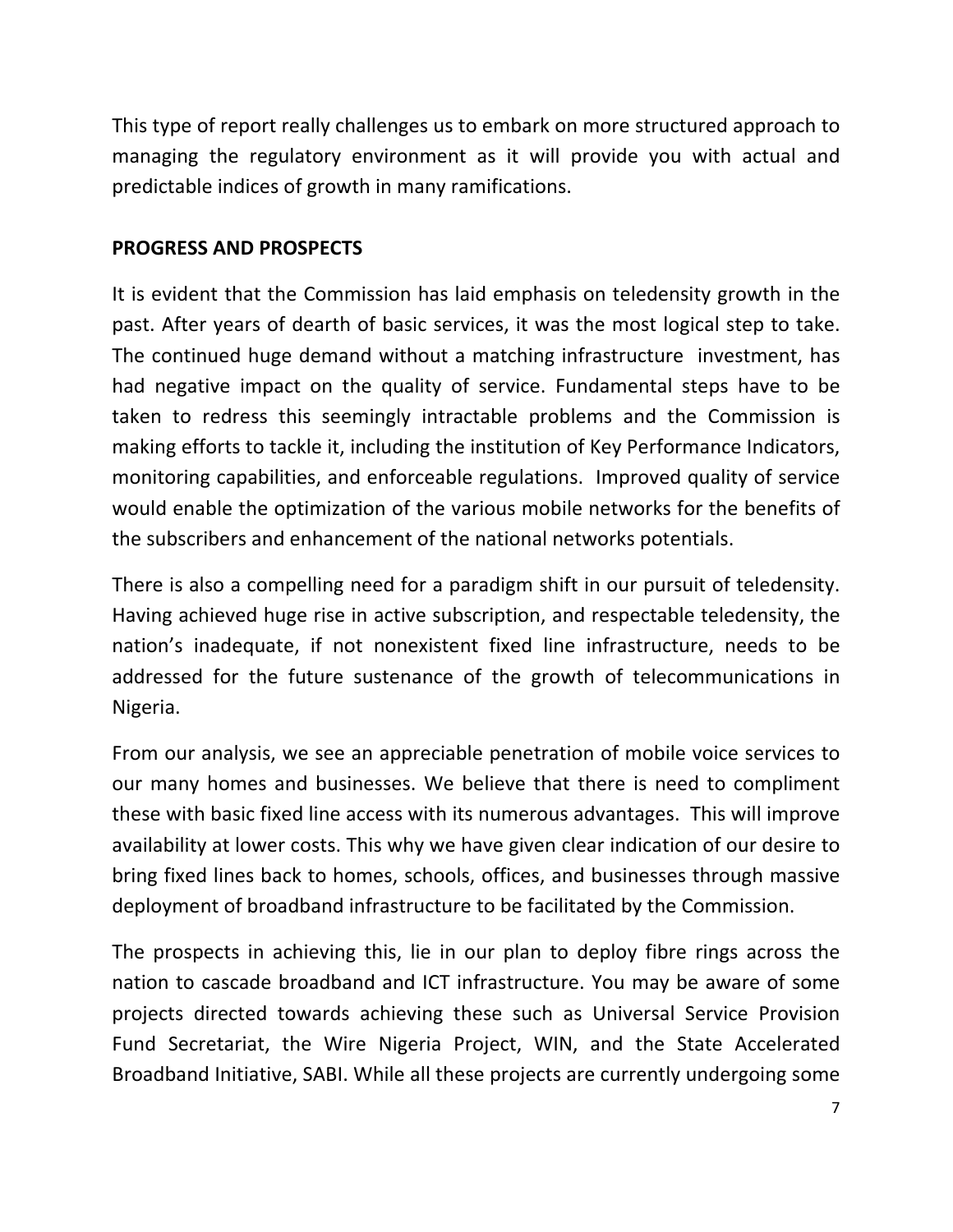kind of restructuring as part of these objectives, we are working on a comprehensive programme of action that will contain the diverse nature of the services with the assistance of local and international consultants while exploring the concept of an open access model in the delivery of the options.

Talking about the "open access model" for our clearer understanding, this is a framework for infrastructure sharing where fibre optic cable carriers share the infrastructure for deployment of such services including broadband through central deployment to all operators at subsidized pricing. The model provides services to operators on a fair and non discriminatory basis.

There are reasonable prospects of a huge potential in the current deployment of submarine fibre on our coasts as huge deployment of fibre across the country will absorb the huge traffic from the coasts for onward transfer to all parts of the country using commensurate capacity of available traffic.

In all these, broadband availability is the focal point of interest and we are pursuing that very vigorously. Recently, our team met with the Secretary General of the International Telecommunications Union, ITU, Dr. Hamadoun Toure, to explore approaches and to seek the support of ITU in developing our master plan. From all indications, the global institution will lend its full support to our plans.

## .**CONCLUSION**

Having touched on the past and the present, as well and the future and the prospects that it holds for the industry, let me also reassure you about our steadfastness to the best regulatory principles as a globally recognized telecom regulatory institution. We have not lost sight of the critical position that the Nigerian Communications Commission occupies in guiding the growth of the industry through robust, fair, transparent, and participatory processes where compliance to extant rules of the game are upheld very religiously.

It is with this hindsight that we will continue to evolve and revolve as an institution with enormous responsibilities to manage the instruments of services